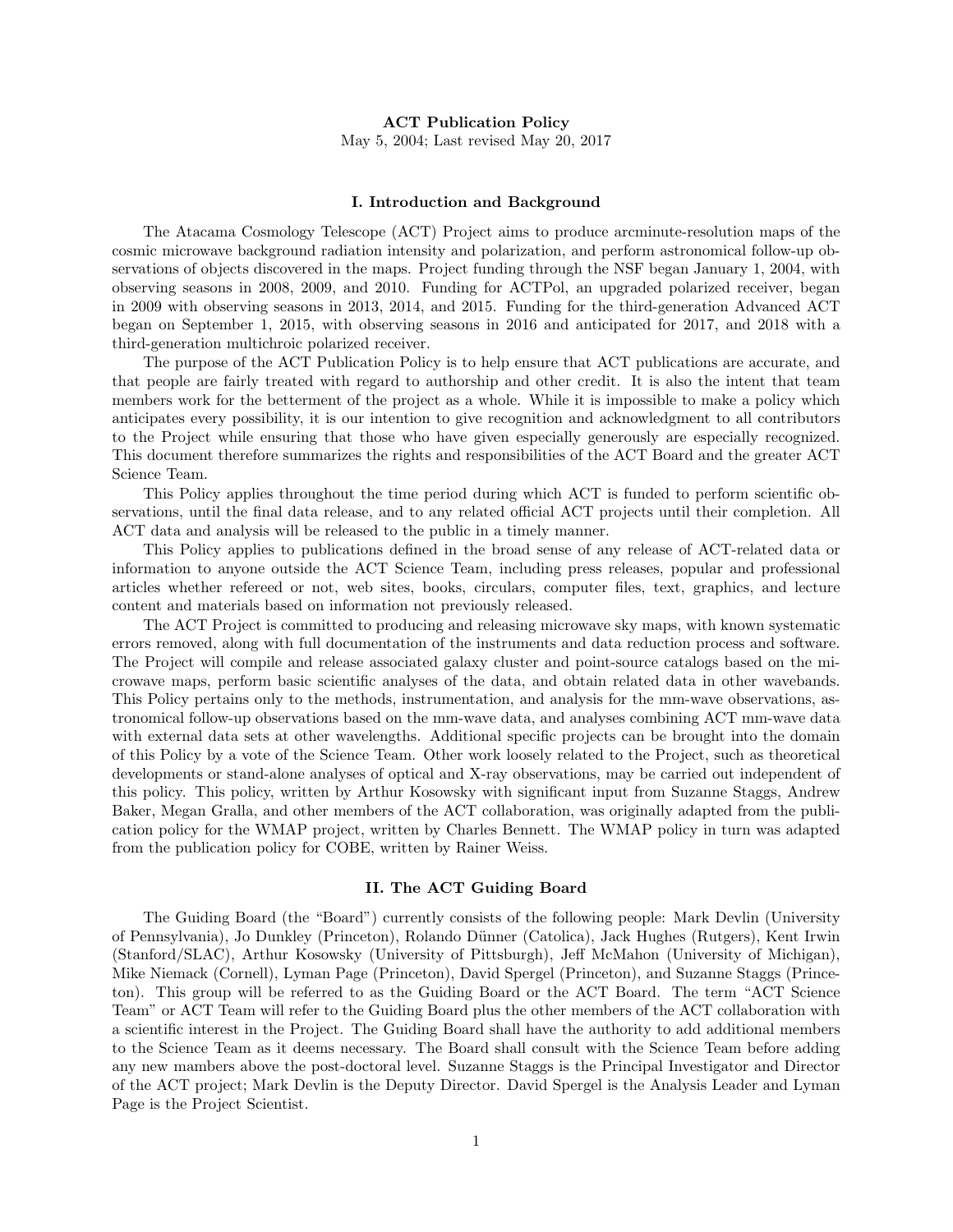#### III. Responsibilities of the Principal Investigator

The Principal Investigator, with the support of the Project Scientist, shall:

(A) Receive and share progress reports from team members on their tasks and facilitate communication among members of the Science Team.

(B) Ensure that the established publication review procedures given below are followed in a timely manner.

(C) Keep records of people who have access to ACT data and information.

(D) Decide disputes or disagreements among members of the ACT Science Team related to the interpretation or implementation of any policies outlined in this document.

### IV. Responsibilities of the ACT Board

The ACT Guiding Board shall:

(A) Guarantee the accuracy of all data, information, and publications about ACT prior to their public release. To fulfill this responsibility, the Board shall review all publications and publicly presented materials prior to presentation or submission for publication, as described below under the heading of Publications and Lecture Materials Clearance. In this case"public" means both the general public and the scientific community outside the ACT Project.

(B) Guarantee that the text, authorship, and references and acknowledgment lists of each publication fully and fairly represent all contributions made to the publication, consistent with this Policy document.

(C) Decide any issues of disputed credit or authorship. The Board will approve all proposed ACT scientific paper topics and assign lead authors to ACT scientific publications in cases of dispute.

(D) Review all requests from ACT team members to add additional collaborators or observational programs to the ACT Project. The Board also shall have the authority to remove a member from the collaboration for cause.

(E) Review all publications relating to ACT data prior to the publication release.

(F) Maintain a repository of approved topics and materials for use in presentations by team members.

(G) If the need arises, the ACT Board may appoint a publication committee which will fulfill the role of the Guiding Board regarding publications.

# V. Responsibilities of the ACT Team

The ACT team shall:

(A) Carry out specific investigations and write specific publications in accord with tasks assigned by the P.I., with resources and schedules determined in negotiation of subawards with the institution of the team member(s).

(B) Post copies of technical and scientific reports on the ACT web site and notify the rest of the Science Team and Board of their presence.

(C) Notify the Board of intended or proposed investigations or publications, and of any proposed additions to the ACT team. Members of the team shall not imply that any outside person will be accepted as an ACT Team member prior to a decision by the Board.

(D) Show and explain this Policy to both present and potential collaborators, students, and contractors. Obtain their agreement with the policy, as well as their commitment to provide specific assistance or products, prior to giving them access to actual ACT data or information.

(E) Obtain approval from the Board prior to giving access to ACT data or information to collaborators, students, and contractors.

(F) Notify the P.I. promptly of the names of any collaborators, students, and contractors to whom data and/or information have been made available. This information should also be posted on the web.

(G) Protect ACT data from unauthorized use, including protecting computer files and passwords.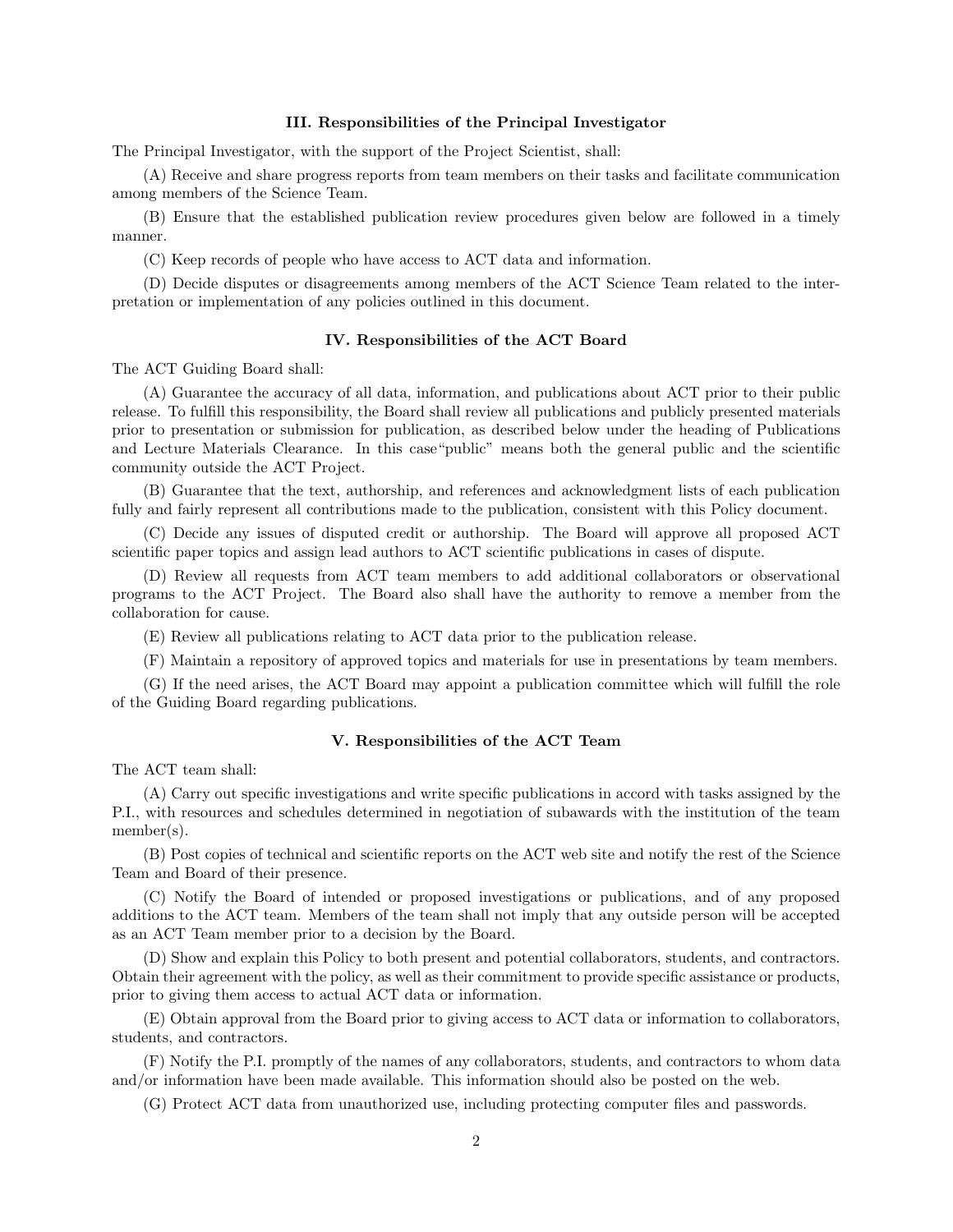(H) Insure that talks or presentations do not use any ACT-related materials which have not been approved for release, including technical specifications, data, or analysis. All approved materials will be available on the web. Upon approval from the Board, the first authors shall send the Science Team a brief abstract, inviting collaboration. The Board's approval will be contingent on timely progress on the work; when a year or more passes with no progress reported, the proposed publication may be reviewed again. The Board may also suggest additional first authors based on the work's progress.

(I) Submit proposed publications and proposed primary authors (see VI(C) below) to the Board for approval prior to initiating the writing. The Project Scientist will maintain and update a list of approved publications, posted on the internal ACT website. Upon maintain In the interests of fairness and efficiency, a team member can serve as the primary author on only one ACT publication in preparation at a time, unless no other team member is interested in being primary author for a particular publication.

The team members may:

(J) Have access to the archive data from the ACT telescope and from associated astronomical surveys.

(K) Speak publicly about ACT and its data, providing the ACT-related content of the talk has been approved for release, as described below. Team members must notify the rest of the Team about all talks which discuss ACT-related content and post talk dates, titles, and locations on the web site.

(L) Write articles for publication, and submit them for publication following the reviews and approvals described in this Policy.

(M) Make agreements with other team members to collaborate on articles or research projects.

(N) Collaborate with outside co-authors on topics related to ACT with approval of the Board.

Team members may not:

(O) Make any unilateral agreement guaranteeing a student or anyone else an exclusive right to a research topic or authorship of an article based on ACT data or on restricted ACT information. Any such proposed agreement must be presented to the Board for prior approval.

# VI. Credit and Authorship

(A) ACT papers are designated as either "opt-out" or "opt-in" papers. Opt-out papers are generally the first paper from a new instrument, or papers of broad and general interest where acknowledgment of all contributions of any size to the ACT effort is appropriate. The opt-out author list will include all ACT contributors to the data on which the paper is based, whether direct or indirect. If a proposed author does not feel they have made sufficient contributions to warrant inclusion on the list or does not want to be included for any other reason, they can remove their names by request prior to the paper submission. "Opt-in" papers will include an author list restricted to those ACT collaborators who specifically request authorship after reviewing the paper draft.

(B) Any Team member who writes or contributes substantially to work leading to the publication and has reviewed the publication shall be included in the authorship list, if that person so chooses, subject to the general review and approval processes described in this Policy.

(C) The default author ordering policy for ACT papers is that one primary author, or a small group of untenured contributors (typically up to four) will be listed first, followed by the other authors in alphabetical order. Tenured (or equivalent) collaborators shall be named in the alphabetical list. The Board shall have the authority to approve alternative authorship ordering proposed for specific papers if a strong reason is presented. Any disputes shall be decided by the Board.

(D) Anyone who is listed as an author of a publication must read and review the entire publication within two weeks of its being posted on the ACT web site for review.

(E) Students, collaborators, software contractors, engineers and managers may be co-authors of scientific publications provided that they contributed in a long-term sustained and significant manner to the ACT effort. The co-authorship is to be decided by the Board based on these conditions. Such co-authors may also speak publicly about ACT provided that they use approved lecture materials.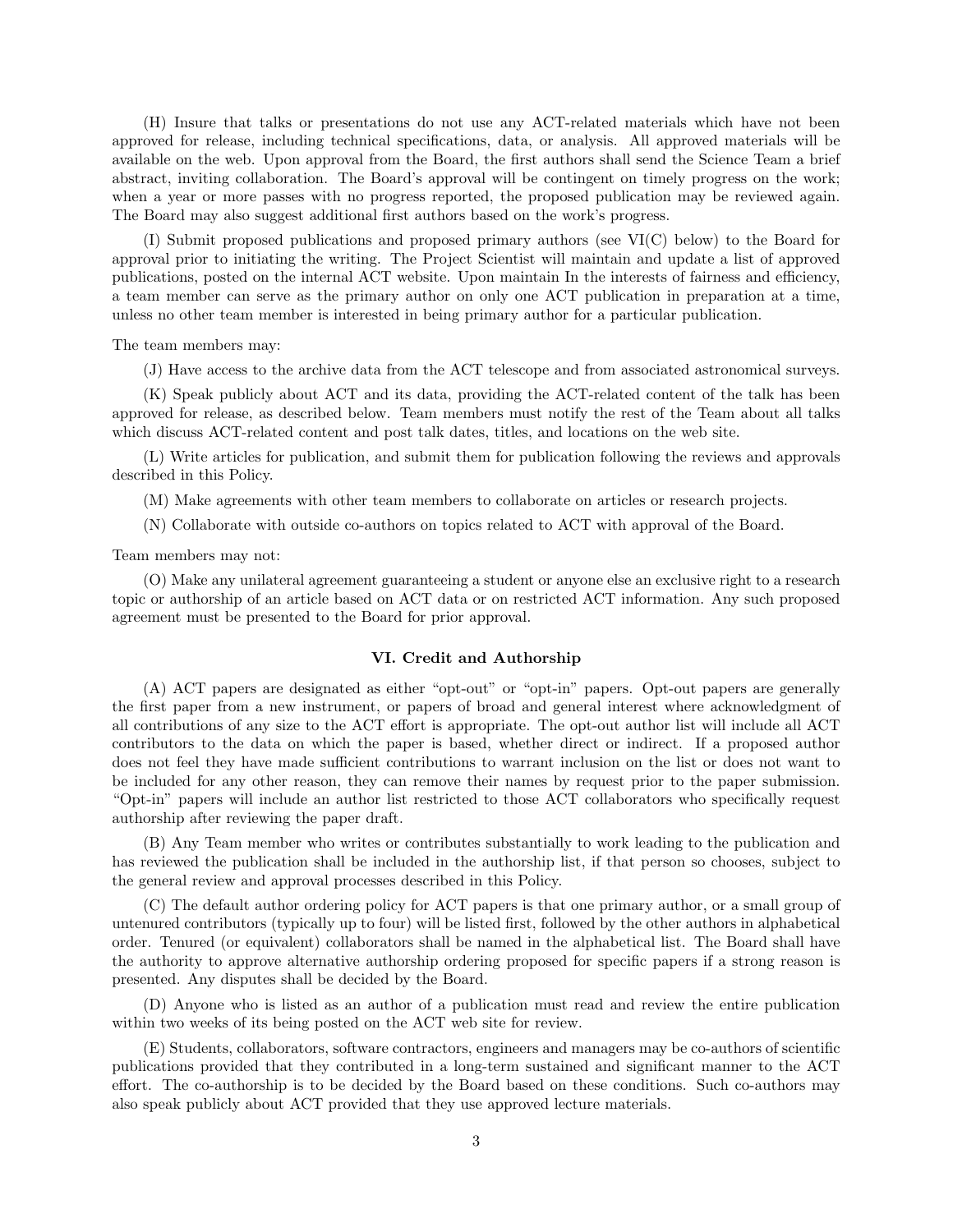(F) The Board shall have the authority to remove a name from the author list of any particular paper in the event that the person in question has not made a substantial contribution to any part of the work on which the publication depends, or has not met the obligations stated in this document.

(G) Data collected by the ACT project will be made publicly available in a timely manner. Once data become public, ACT Team members continue to be bound by the restrictions outlined in this document in relation to the newly-public data for six months. After a period of six months, ACT Team members may use the public ACT data in publications without approval by the Board. However, all ACT Team members are encouraged to offer co-authorship to all appropriate ACT members of any publications using ACT data beyond this six-month period and to report plans for such publications to the Board, as described in V (I) above. Team members are required to present to the ACT team a draft of any publication using ACT data beyond this six-month period, at least one week prior to submitting the work for publication or making it public on a web site or other medium.

#### VII. Membership on Outside Collaborations

Members of the ACT collaboration may accept invitations to participate in other collaborations with similar science goals. Any member of the ACT collaboration considering accepting such an invitation must notify the ACT Board and describe how their commitments to ACT will be impacted. The ACT member may not discuss non-public ACT information with the other collaboration, including plans and status, without permission from the Board. The ACT member must obtain permission from the Board prior to using any non-public code originally written for ACT for purposes of the other collaboration.

Joint collaboration membership may lead to potential conflicts of interest, and the ACT collaboration member must promptly bring any conflict to the attention of the Board. Conflicts of interest include any situation where advancing the interests of the outside collaboration would negatively impact the ACT collaboration. This might include, for example, allocation of limited resources or observing time, conference talk invitations to publicize one collaboration and not the other, policies of the outside collaboration which would impinge on the collaborator's work for ACT, or undue demands on the collaborator's time which prevents them from meeting ACT responsibilities.

#### VIII. Procedures for Follow-Up Observations

To facilitate obtaining observing time on external instruments for follow-up observations of sources discovered in ACT data, it may be beneficial for ACT collaborators to participate in joint observing proposals with people external to ACT. The following provisions apply to such observing proposals with participation by members of the ACT Collaboration.

(A) Any point source paper that depends only on ACT data, existing public data, and/or follow-up observations that were obtained exclusively by ACT members will follow the general ACT publication policy.

(B) For follow-up observations of unpublished ACT sources, the coordinators will have the latitude to arrange collaborations to propose or pursue these observations without a specific Memorandum of Understanding as long as the following conditions are satisfied:

1. ACT collaborators are notified as soon as a new externally collaborative follow-up proposal is submitted for review by a time allocation committee and as soon as that proposal is accepted or rejected.

2. Before any external collaboration is finalized, ACT collaborators will be given the opportunity to comment on its objective, scope, and membership.

3. External collaborators will only have access to relevant source catalog data, and will not be allowed to publish or pursue additional follow-up of ACT point sources on their own, until these sources become public.

4. Papers resulting from observations including external collaborators must undergo the same process of internal ACT review as all other papers before they are submitted for publication. Follow-up alerts for timevariable sources sent via mechanisms such as the Astronomer's Telegram or the Gamma-ray Coordinate Network are exempt from this requirement, provided that they result from previously approved analyses.

5. Coauthorship on papers resulting from external collaborations will be offered to all ACT collaborators in accordance with this publication policy. The ACT policy on author order may be waived if necessary to secure an agreement for external collaboration.